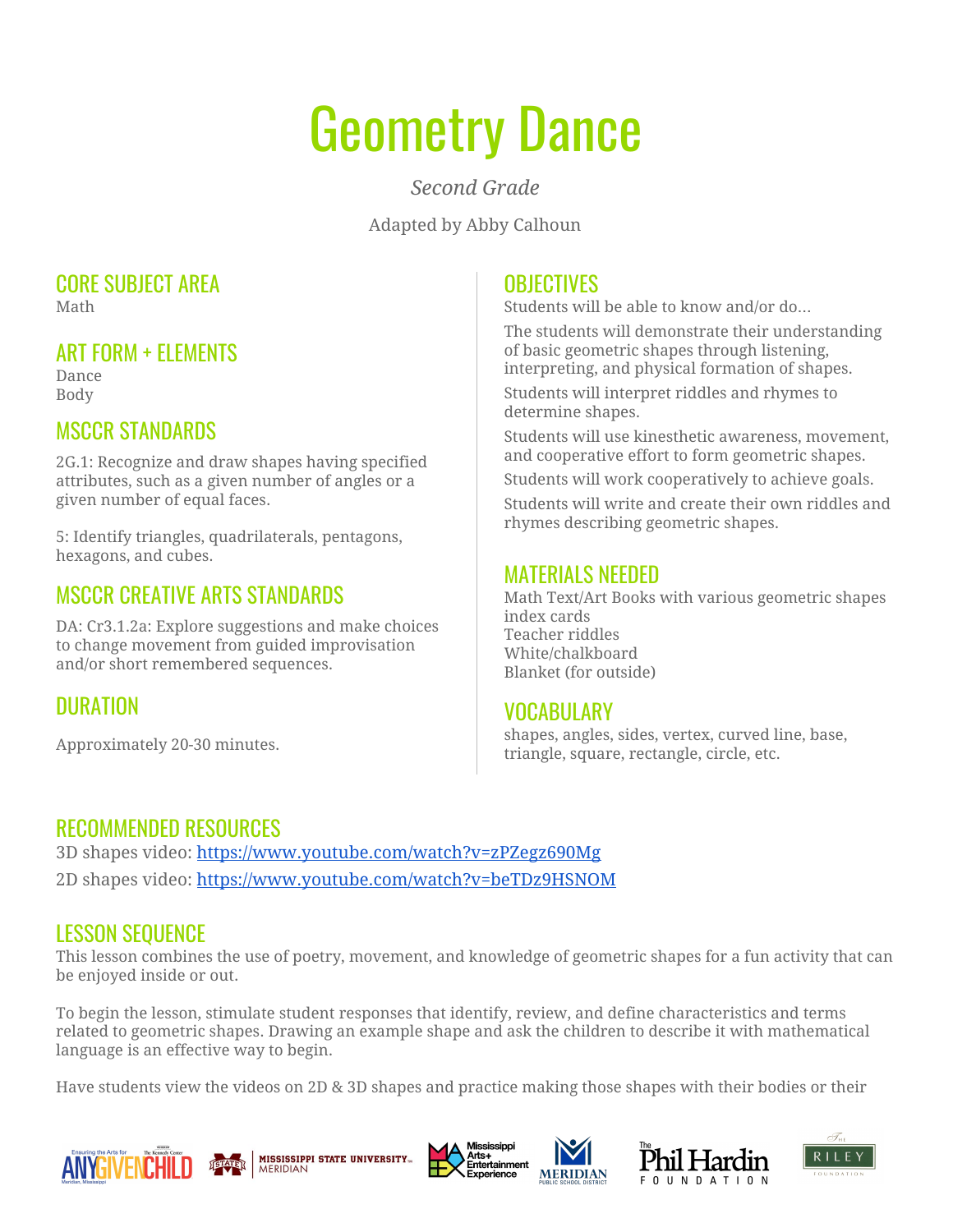arms. This is a great "learning" brain break that will help enhance your lesson and make learning fun. Students will listen to riddles read by the teacher or group leader and solve them. Instead of voicing the answer, students will work together to make the geometric shape that is described by the riddle. Once the teacher determines that the class is focused and demonstrates a capability to describe shapes, explain clearly the learning objectives to the class. Keep it simple by telling the kids that you will read riddles to the class and they will work together to figure out the riddles and form the shapes with their own bodies. Answer any questions the students might have. Take the class outside if it is nice out or make ample space in the classroom. Lay down the "shape blanket."

Procedure: (List, step by step, how you facilitated this lesson…) The teacher begins reading the riddles. Below are two examples:

"I have no sides or angles, but still I hang around. Eyes,wheels,and coins are some places I am found. What shape am I?" (circle) A group of two children would then make a circle.

"I am a shape with sides of four. Two sides of same length long, two sides of same length short. I could be a table, a rug, or a door. What shape am I?" (rectangle) Four children form the shape.

If you are inside, you can draw the shape after it is made to reinforce the written form of the shape, or you can bring an easel and dry erase board outside. Depending on how things are going, you can progress to more challenging riddles and shapes. You can also include other geometric concepts such as symmetry, by creating mirror image shapes, asking higher order questions, and having the students do "flips" and "turns" with their shapes. This will keep the attention of the advanced students and enrich the others.

It is also fun to include riddles about letters if the alphabet, making sure to brush up on ordinal number and language arts skills. Example: "I am the 7th letter of the alphabet. I'm a consonant, not a vowel. You cannot make good guesses without me. What letter am I?" (G)

When all students have had an opportunity to make at least one shape or letter, have them work in cooperative groups to write some shape riddles of their own. If you like, you may give them creative license to come up with riddles and corresponding movements about other objects, as long as they make a riddle for at least one shape using geometric terms.

### EXTENDED LEARNING ACTIVITIES

3-2-1 strategy: 3 things they discovered, 2 interesting things they noticed, 1 question they still have.

Guiding question for refining and completing artistic works: How do choreographers use self-reflection, feedback from others, and documentation to improve the quality of their work?

#### SOURCES

Expressions Learning Arts Academy. Lesson edited and updated by Abby Calhoun.

# TIPS + FREQUENTLY ASKED QUESTIONS

Students will need to have learned about characteristics of two and three dimensional shapes such as sides and angles. They must also be able to differentiate between shapes, as well as know their names. The students should also have experience with writing and interpreting poetry. The students have also gained experience working in cooperative groups.